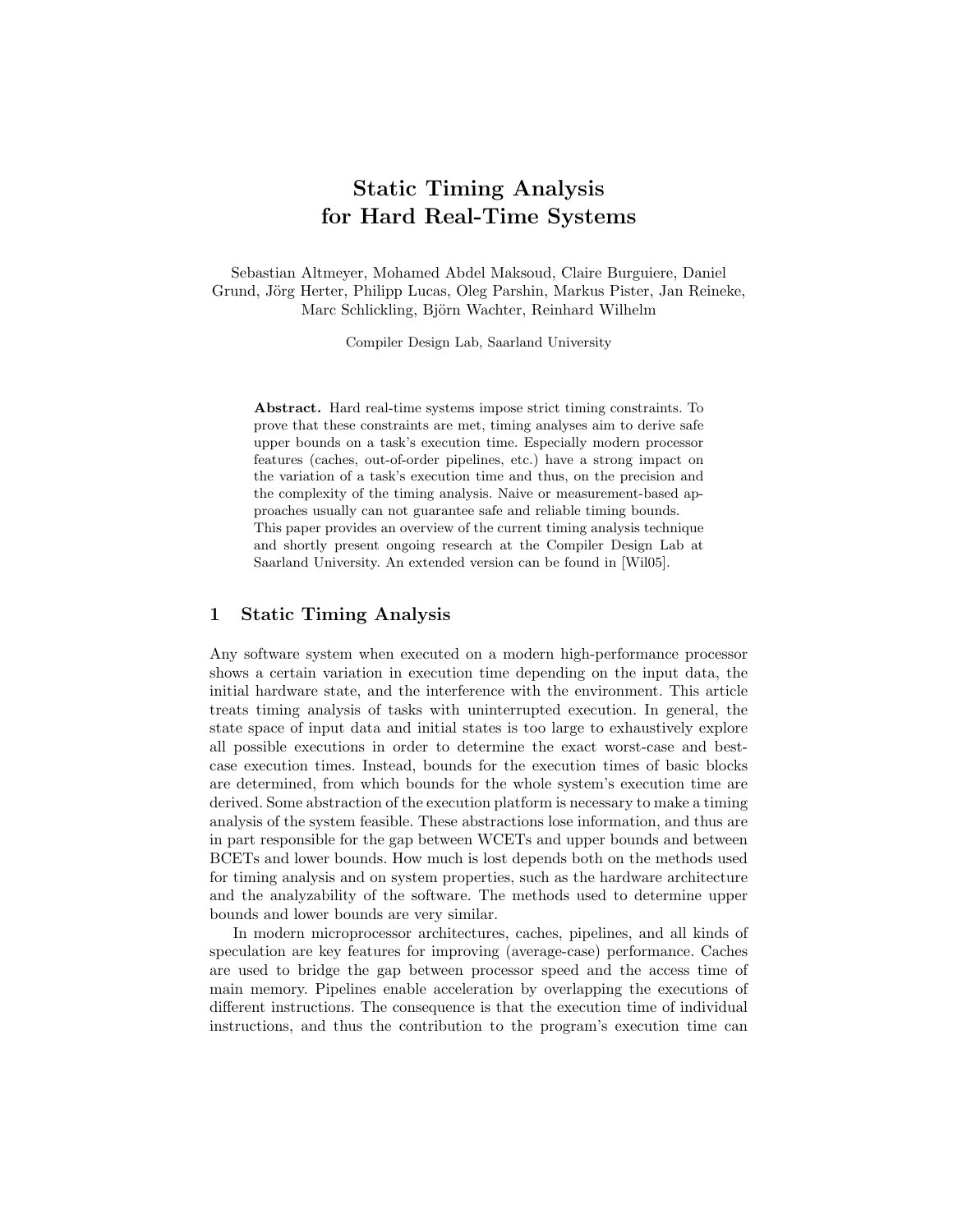vary widely. The interval of execution times for one instruction is bounded by the execution times of the following two cases:

- The instruction goes "smoothly" through the pipeline; all loads hit the cache, no pipeline hazard happens, i.e., all operands are ready, no resource conflicts with other currently executing instructions exist.
- "Everything goes wrong", i.e., instruction and/or operand fetches miss the cache, resources needed by the instruction are occupied, etc.

We will call any increase in execution time during an instruction's execution a timing accident and the number of cycles by which it increases the timing penalty of this accident. Timing penalties for an instruction can add up to several hundred processor cycles. Whether the execution of an instruction encounters a timing accident depends on the execution state, e.g., the contents of the cache(s), the occupancy of other resources, and thus on the execution history. It is therefore obvious that the attempt to predict or exclude timing accidents needs information about the execution history.

### 1.1 Timing Analysis Framework

Over the last several years, a more or less standard architecture for timinganalysis tools has emerged [HWH95,TFW00,Erm03]. 1 gives a general view on this architecture. First, one can distinguish three major building blocks:

- Control-flow reconstruction and static analyses for control and data flow.
- Micro-architectural analysis, which computes upper and lower bounds on execution times of basic blocks.
- Global bound analysis, which computes upper and lower bounds for the whole program.

The following list presents the individual phases and describes their objectives and problems. Note that the first four phases are part of the first building block.

- 1. Control-flow reconstruction [The02a] takes a binary executable to be analyzed, reconstructs the program's control flow and transforms the program into a suitable intermediate representation. Problems encountered are dynamically computed control-flow successors, e.g. stemming from switch statements, function pointers, etc..
- 2. Value analysis [CC77,SS07] computes an over-approximation of the set of possible values in registers and memory locations by an interval analysis and/or congruence analysis. This information is among others used for a precise data-cache analysis.
- 3. Loop bound analysis  $[EG97, HSR<sup>+</sup>00]$  identifies loops in the program and tries to determine bounds on the number of loop iterations, information indispensable to bound the execution time. Problems are the analysis of arithmetic on loop counters and loop exit conditions, as well as dependencies in nested loops.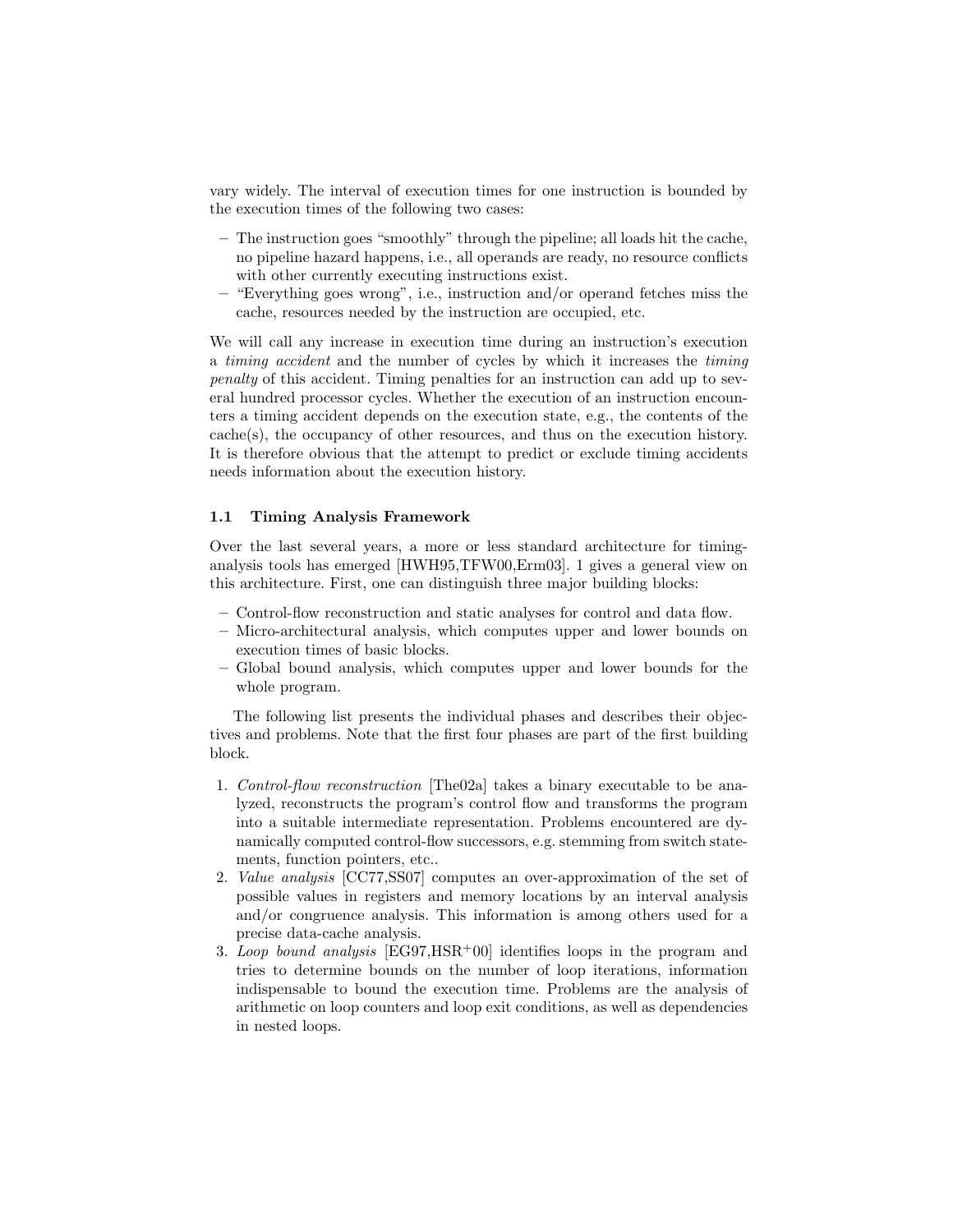

Fig. 1. Main components of a timing-analysis framework and their interaction.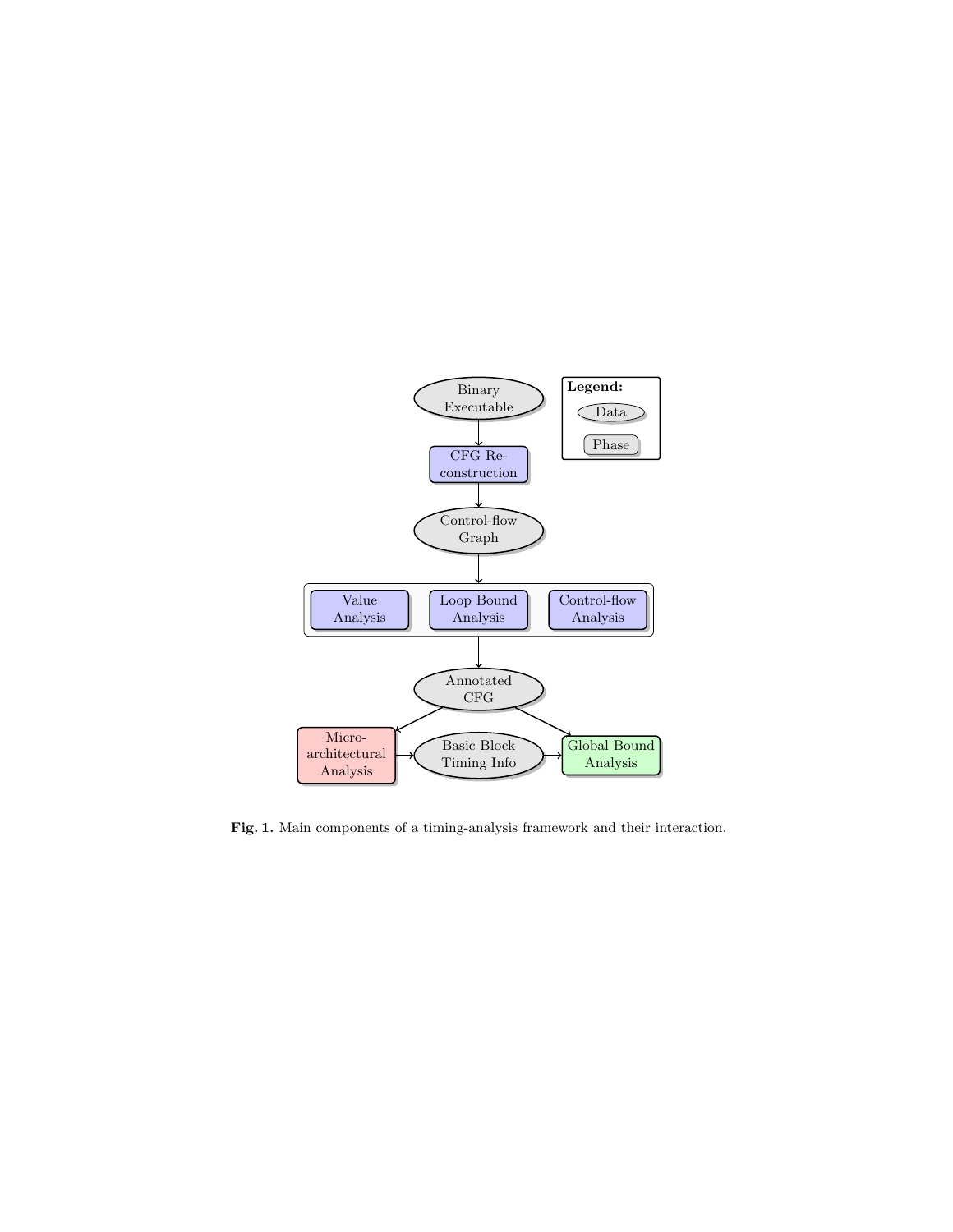- 4. Control-flow analysis [EG97,SM07a] narrows down the set of possible paths through the program by eliminating infeasible paths or to determine correlations between the number of executions of different blocks using the results of value analysis results. These constraints will tighten the obtained timing bounds.
- 5. Micro-architectural analysis [Eng02,The04,FW99] determines bounds on the execution time of basic blocks by performing an abstract interpretation of the program, taking into account the processor's pipeline, caches, and speculation concepts. Static cache analyses determine safe approximations to the contents of caches at each program point. Pipeline analysis analyzes how instructions pass through the pipeline accounting for occupancy of shared resources like queues, functional units, etc.. Ignoring these average-caseenhancing features would result in imprecise bounds.
- 6. Global bound analysis [LM95,The02b] finally determines bounds on execution time for the whole program. Information about the execution time of basic blocks is combined to compute shortest and longest paths through the program. This phase takes into account information provided by the loop bound- and control-flow analysis.

The commercially available tool aiT by AbsInt, cf. http://www.absint.de/ wcet.htm, implements this architecture. It is used in the aeronautics and automotive industries and has been successfully used to determine precise bounds on execution times of real-time programs  $[FW99, FHL<sup>+</sup>01, TSH<sup>+</sup>03, HLTW03]$ .

#### 1.2 Timing Anomalies

Most powerful microprocessors have so-called *timing anomalies*. Timing anomalies are contra-intuitive influences of the (local) execution time of one instruction on the (global) execution time of the whole program. Several processor features can interact in such a way that a locally faster execution of an instruction can lead to a globally longer execution time of the whole program.

For example, a cache miss contributes the cache-miss penalty to the execution time of a program. It was, however, observed for the MCF 5307 [RSW02], that a cache miss may actually speed up program execution. Since the MCF 5307 has a unified cache and the fetch and execute pipelines are independent, the following can happen: A data access that is a cache hit is served directly from the cache. At the same time, the pipeline fetches another instruction block from main memory, performing branch prediction and replacing two lines of data in the cache. These may be reused later on and cause two misses. If the data access was a cache miss, the instruction fetch pipeline may not have fetched those two lines, because the execution pipeline may have resolved a misprediction before those lines were fetched.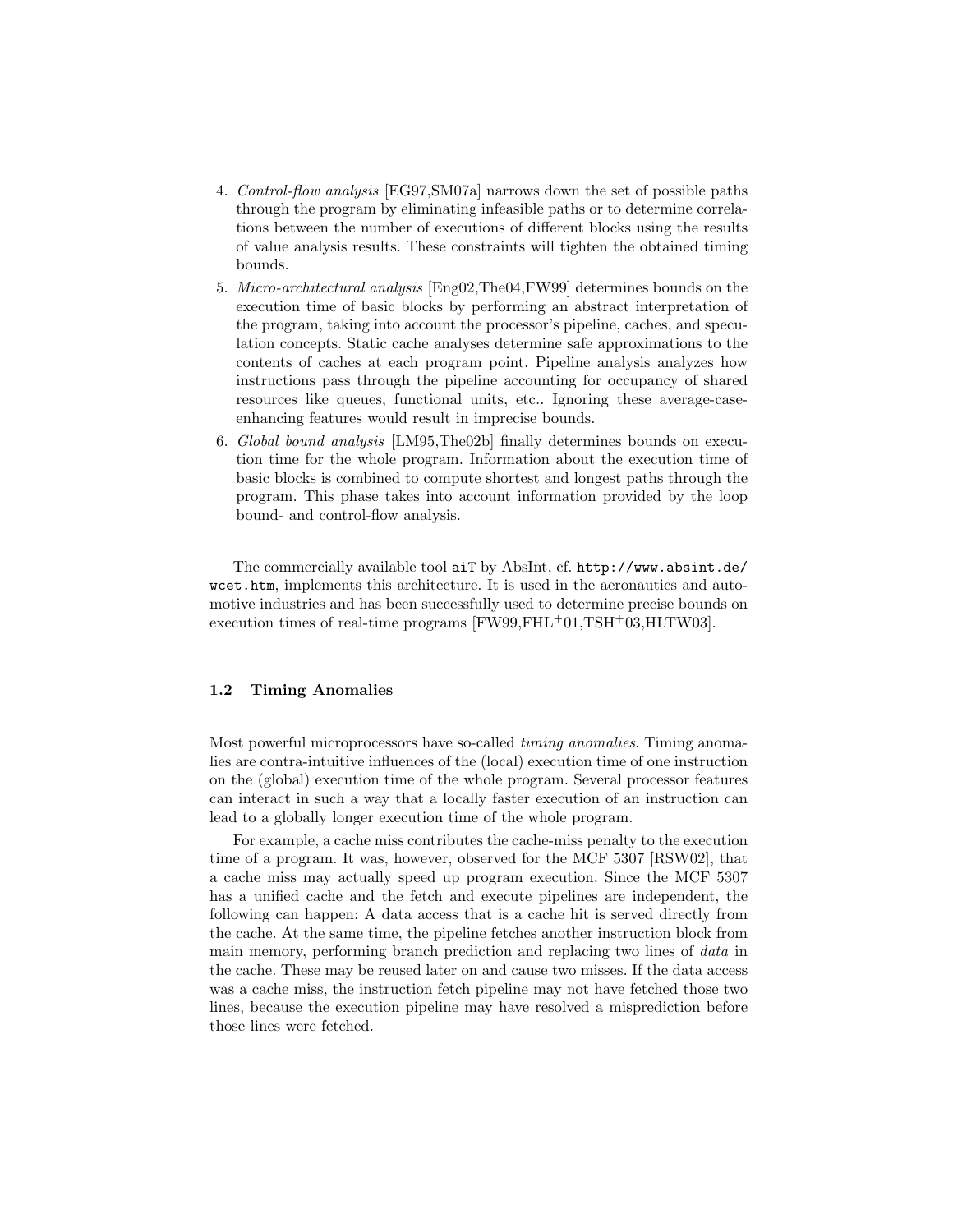# 2 Work In Progress

In this section, we shortly present recent or ongoing work from our group. This research either aims at reducing the shortcomings of the timing analysis or try to broaden its applicability.

#### 2.1 Constraints on the Control Flow Graph

There are three influences on the execution time of a task:

- 1. Task inputs and logical state determine the dynamical sequence of instructions and memory accesses;
- 2. the dynamic hardware state (cache contents, pipeline states) determines how instructions are executed;
- 3. static hardware properties such as length of pipelines and speed of execution units determine the actual execution time.

Whereas before we have considered how to cope with uncertainty in (2) and how to model (3), we now consider ways to improve precision of WCET calculations by restricting the uncertainty arising from (1). We briefly sketch the general ideas; for a deeper explanation, see  $[WD^+10]$ .

A WCET analysis tool has to consider the worst-case path through the control-flow graph. There are various ways of conceptually restricting the set of possible paths and of expressing these restrictions.

Model-based flow constraints On the one hand, the WCET tool might regard a path as feasible, and thus potentially a worst-case path, which actually is infeasible<sup>1</sup>. Although there is work on detecting infeasible paths in the executable to be analysed (e.g., [SM07b]), the scope of the analysis is only a single run through the task. Correlations between control flow choices such as a>0 and a<=0 may be detected in this way. However, correlations between variables which arise from the execution of a task in a loop *(inter-run* properties) cannot be determined by the analysis.

For example, if control logic is implemented by automata in a high-level design tool such as Stateflow/Simulink, not all combinations of automata states are reachable. This restriction on control state in turn restricts the possible behaviours of the model, which translates to restrictions on the control flow path through the model's implementation. Analysis of Stateflow automata and their effect on the Simulink model they control thus can lead to control flow restrictions. These restrictions may be expressed to the WCET tool as flow constraints or generalisations thereof: Flow constraints introduce additional inequalities relating the execution counts of basic blocks in the ILP which determines the actual worst-case path.

<sup>&</sup>lt;sup>1</sup> That is, it cannot happen during any execution, though it does not contain any dead code.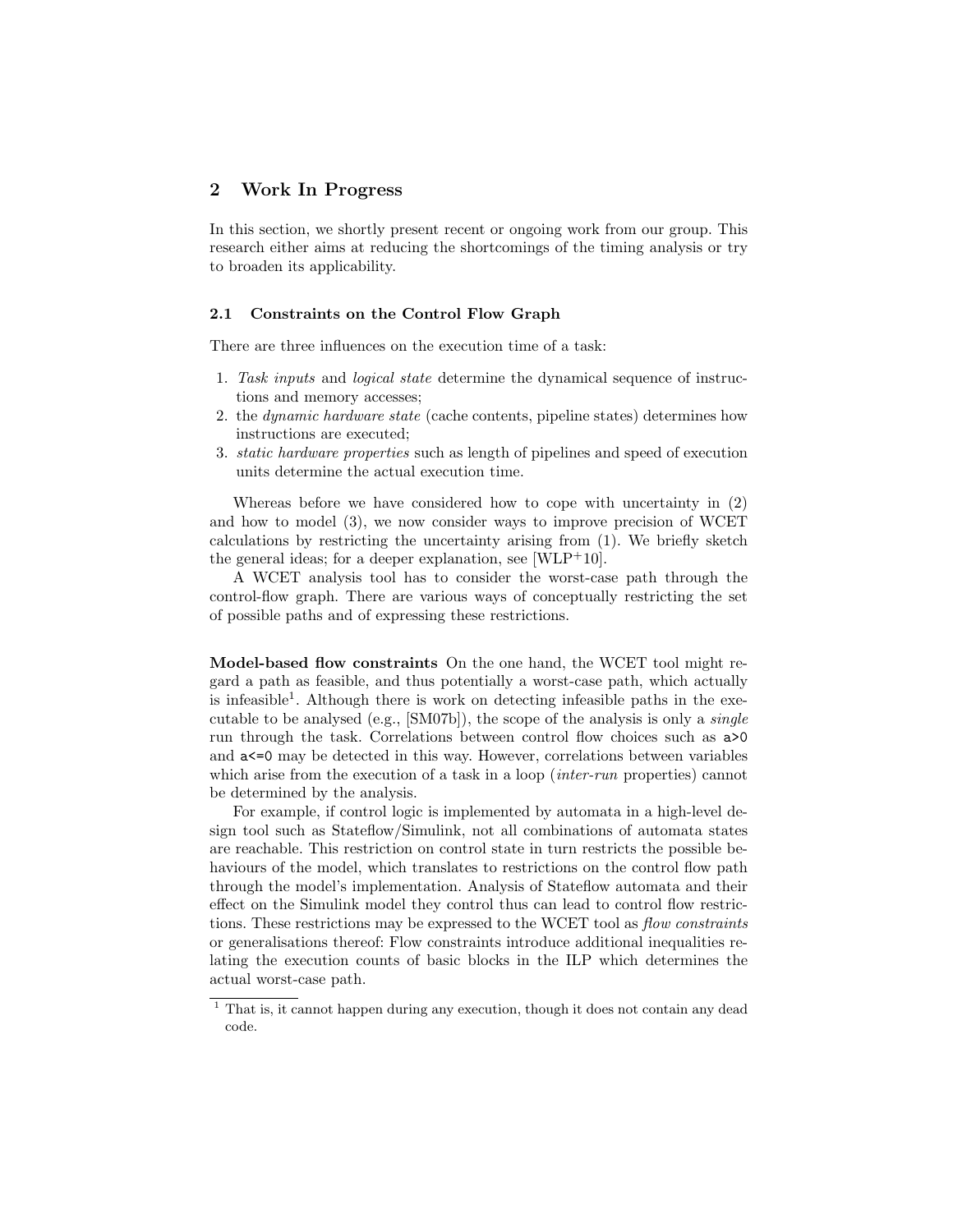Mode-specific input constraints Another way of restricting the control flow is by considering mode-specific behaviours. Embedded control systems often have radically different behaviours depending on their operating mode (e.g., startup, running, shut-down and error). This concerns for example their WCETs or accesses to shared ressources. Modes also may impose specific requirements on the tasks such as mode-specific deadlines. An accurate analysis thus requires the determination of mode-specific WCETs.

Mode-specific WCET analysis strives to infer operating modes from source code, to identify those operating modes with significantly differing WCETs and to compute mode-specific WCETs. To this end, an analysis of the syntactical and semantical properties of a C program heuristically infers operating modes by considering code patterns and mode-signifying differences in behaviour. The determination of mode-specific WCET bounds can then be done by annotations in several ways. Again, flow constraints can be employed to model the effect of a mode on the possible control flows. Furthermore, input constraints can communicate to the tool the set of input variables giving rise to a particular mode. For example, in one mode a sensor variable may be fixed to values  $[0, \infty)$ and in another one (an error mode) to −1. Such annotations are used in the earlier value analysis phase of the system. Therefore they effect the complete WCET analysis and lead to more specific results, in contrast to flow annotations which effect only the latest analysis phase.

## 2.2 Semi-automatic derivation of Pipeline Analyses from VHDL Models

Currently, the pipeline models are hand-crafted by human experts [The04]. Therefore the model creation as well as the implementation of the corresponding pipeline analysis is a very time-consuming and error-prone process.

As modern processors are synthesized out of formal hardware description languages, like VHDL, in which their behavior (including the timing) is exactly specified, the timing model could be semi-automatically derived from it. This would avoid errors introduced by manual implementations due to human involvement and it would speed up the process, too.

VHDL models of real world processors are usually very big and complex. Just generating a pipeline analysis that covers the whole micro-architectural behavior<sup>2</sup> would additionally increase the state space. This would render the resulting timing analysis infeasible in terms of space and time consumption.

We want to derive computational feasible timing models out of formal VHDL specifications in a semi-automatic way. In a first step, we reduce the size of the model by pruning out all parts that does not contribute to the timing behavior. For example, we don't need information about each step within a multiplier unit. Instead, it suffices to know how many clock cycles an instruction occupies each stage of the multiplier pipeline.

 $2$  in this case, the timing model would be equivalent to the full VHDL model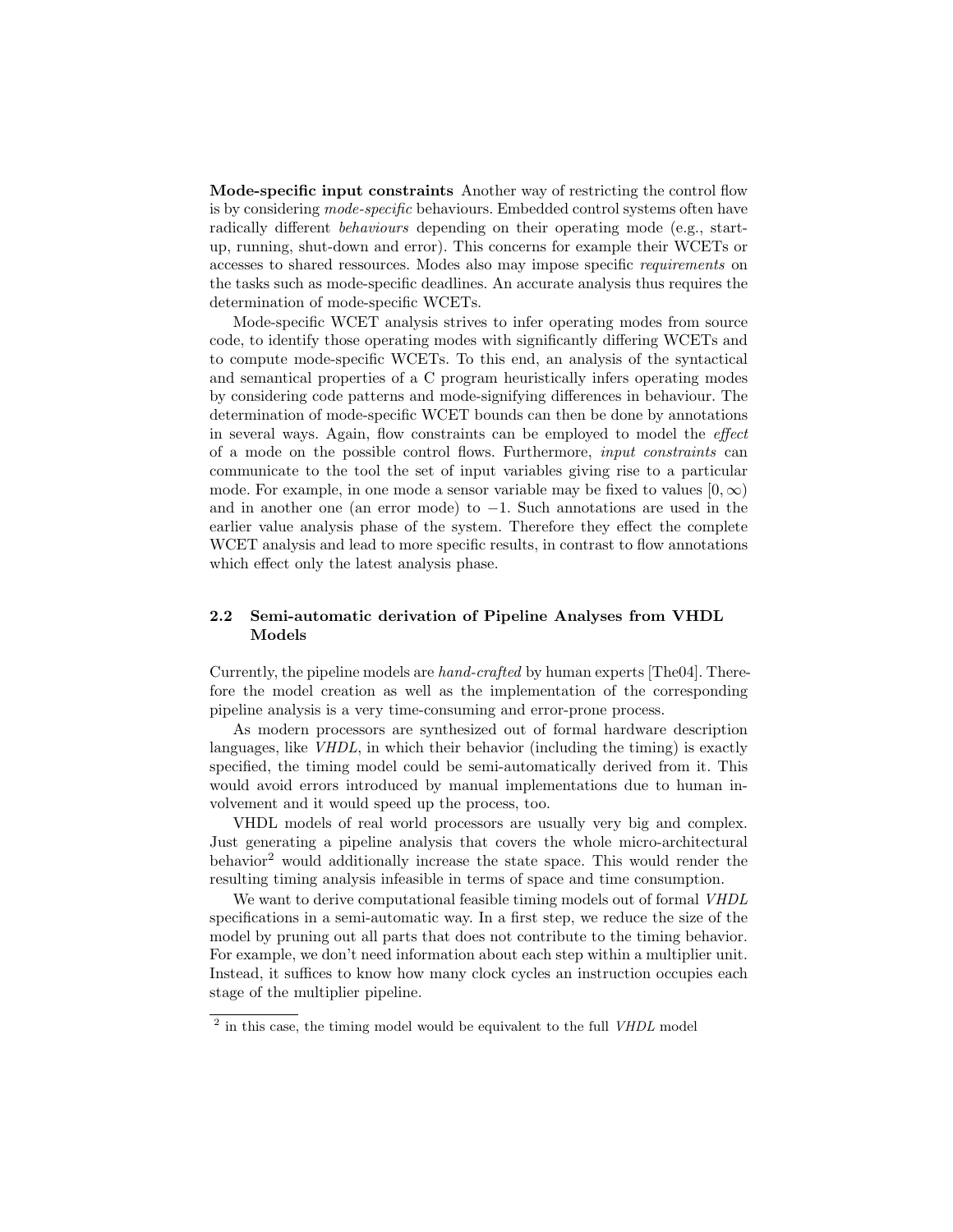The pruned model still contains a lot of detailed information about the processor state. But for practical reasons it is impossible to represent all state information in full detail. If we were to exactly record e.g. the contents of all memory cells or registers, the space required for the analysis would be prohibitive. Luckily, in many cases the exact knowledge about these things is not important as far as timing is concerned: an addition always takes the same amount of time, no matter what the arguments are. In other cases, the timing does depend on such information, but we may choose to lose the exact timing knowledge in order to make the analysis more efficient, or even to make it possible at all. One example for this are multiplications on some architectures, which are faster if one argument has many leading zero bits. By not keeping track of the arguments exactly, we have to assume an entire range of execution times for multiplication. The loss in precision is acceptable in this case, as the difference is usually only a few processor cycles and multiplications are rare.

Therefore, the second part of the timing model derivation is the definition of abstractions on the processor state. Abstractions means that we either left out some details of the processor state or we approximate them. An example for an approximation is the replacement of concrete addresses by address intervals. For memory accesses, we do not need to know the exact address. We only need to know the type of memory that is accessed in order to simulate its timing behavior.

Using the methodology of abstract interpretation, one can trade precision of the analysis against efficiency by choosing different processor abstractions and concretization relations between the concrete processor state and the abstract one.

#### 2.3 FIFO Cache Analysis

Precise and efficient analyses have been developed for set-associative caches that employ the least-recently-used  $(LRU)$  replacement policy [Alt96, FW99]. Generally, research in the field of embedded real-time systems assumes LRU replacement. In practice however, other policies like first-in first-out (*FIFO*) or pseudo- $LRU$  ( $PLRU$ ) are also commonly used, e.g. in the Intel XScale, some  $ARM9$ and ARM11, and the PowerPC 75x series.

Two kinds of information can be naturally distinguished in cache analysis: must-information that allows for predicting hits, and may-information that allows for predicting misses. Previous work showed that it is inherently more difficult to obtain may-information for than for  $LRU$ ; see [RGBW07]. A first step towards the analysis of those policies was the general concept of relative competitiveness; see [Rei08]. Depending on the particular policy, however, a cache analysis based on relative competitiveness may be anything from very precise to ineffective.

In [GRG09], we describe a generic policy-independent framework for cache analysis. It allows for cooperation of may- and must-analyses through a minimal interface, which improves their precision.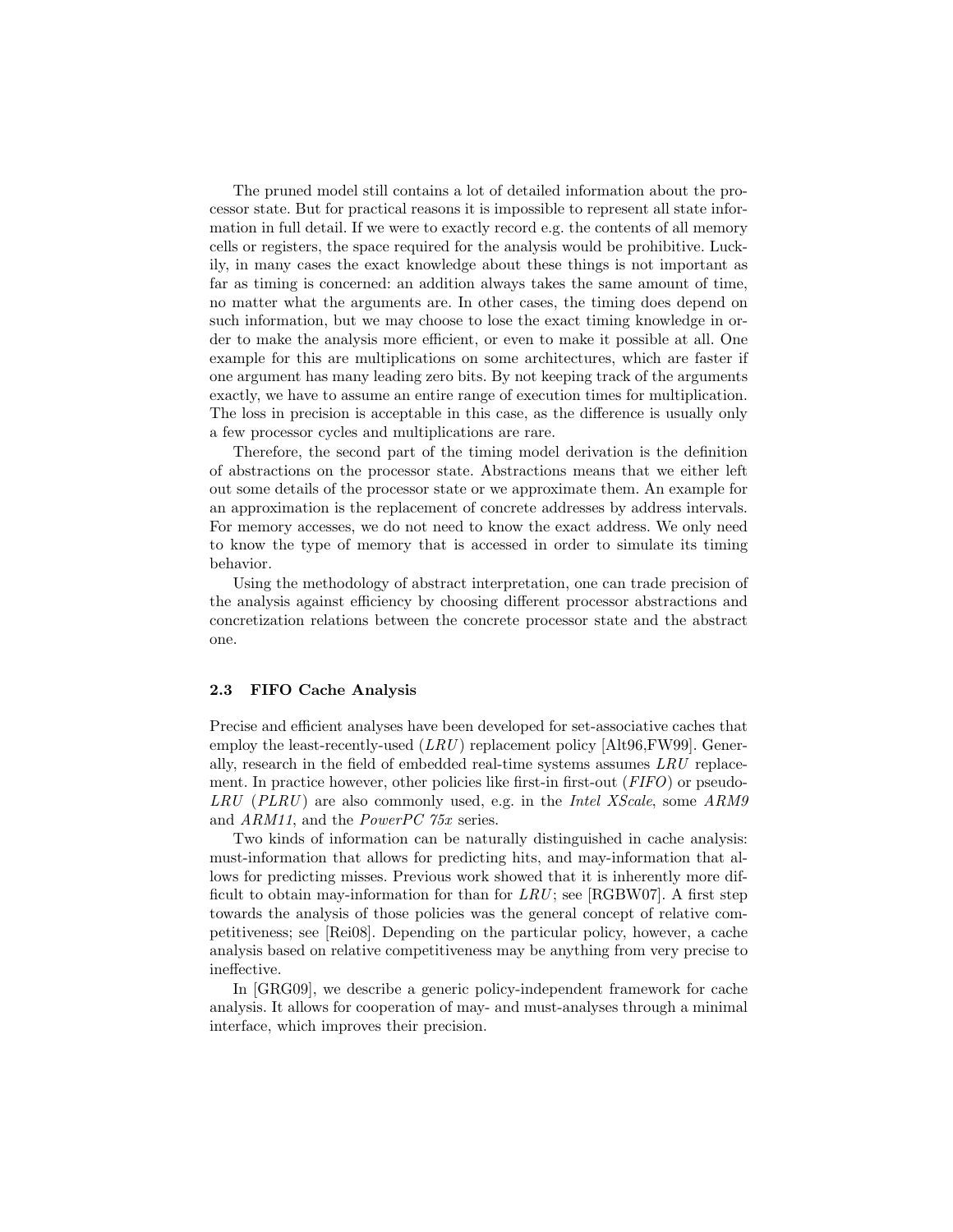In addition, we present a may- and a must-analysis for FIFO caches. The must-analysis borrows basic ideas from  $LRU$ -analysis [FW99]. To predict cache hits, it infers upper bounds on cache misses to prove containedness of memory blocks. To predict cache misses, the may-analysis infers lower bounds on cache misses to prove eviction. By taking into account the order in which hits and misses happen, we improve the may-analysis, thereby increasing the number of predicted cache misses. Through the cooperation of the two analyses in the generic framework, this also improves the precision of the must-analysis.

#### 2.4 Branch Target Buffer

In today's systems, caches, deep pipelines, BTBs, and all sorts of speculation are used to increase average-case performance. These features are challenging for timing analysis since they cause a large variability in the execution times of instructions. If an analysis cannot safely exclude spurious detrimental behavior (cache misses, pipeline stalls, etc.) the obtained WCET bounds may become imprecise and thus useless. It depends on the design of the hardware components how well analyses can exclude such behavior.

BTBs cache addresses of branch targets or instructions at branch targets to reduce the latency when processing branches. Branches occur relatively often and the difference in latency between a BTB hit and a miss is large enough to have a significant influence on the execution time. Thus, a BTB analysis is necessary to obtain precise WCET bounds.

We introduce a modular WCET analysis framework for BTBs that can be adapted to various BTB implementations. It consists of a fixed main module that is the same for all BTBs and two parameter modules each of which answers one of the following questions: For which branches does the BTB contain information? What information is stored in the BTB for a given branch? The modules interact via fixed interfaces such that they can be exchanged independently.

Our second contribution is an instantiation of our framework for the Pow $erPC$ . The PowerPC is used in time-critical automotive and avionics systems and features a branch processing unit (BPU) with branch prediction and a BTB. This case study shows the applicability of our framework for a non-trivial case and demonstrates the effort needed to model a hardware feature. This instantiation improves the WCET bounds by on average 13% on a set of avionic and compiler benchmarks. On a subset of the benchmarks measuring execution time was possible, which yields under-approximations of the WCET but allows to bound the overestimation of our analysis. For this subset, our analysis reduced the average overestimation from 54% to 20%.

Our last contribution is the identification of principles of more predictable hardware designs and their influence on WCET bounds. We identify problems regarding predictability of the example BTB we study. Capitalizing on the modularity of our analysis, we propose alternative hardware designs and evaluate them by additional experiments. In case of the PowerPC, employing a more predictable replacement policy  $(LRU)$  in the BTB would improve the computed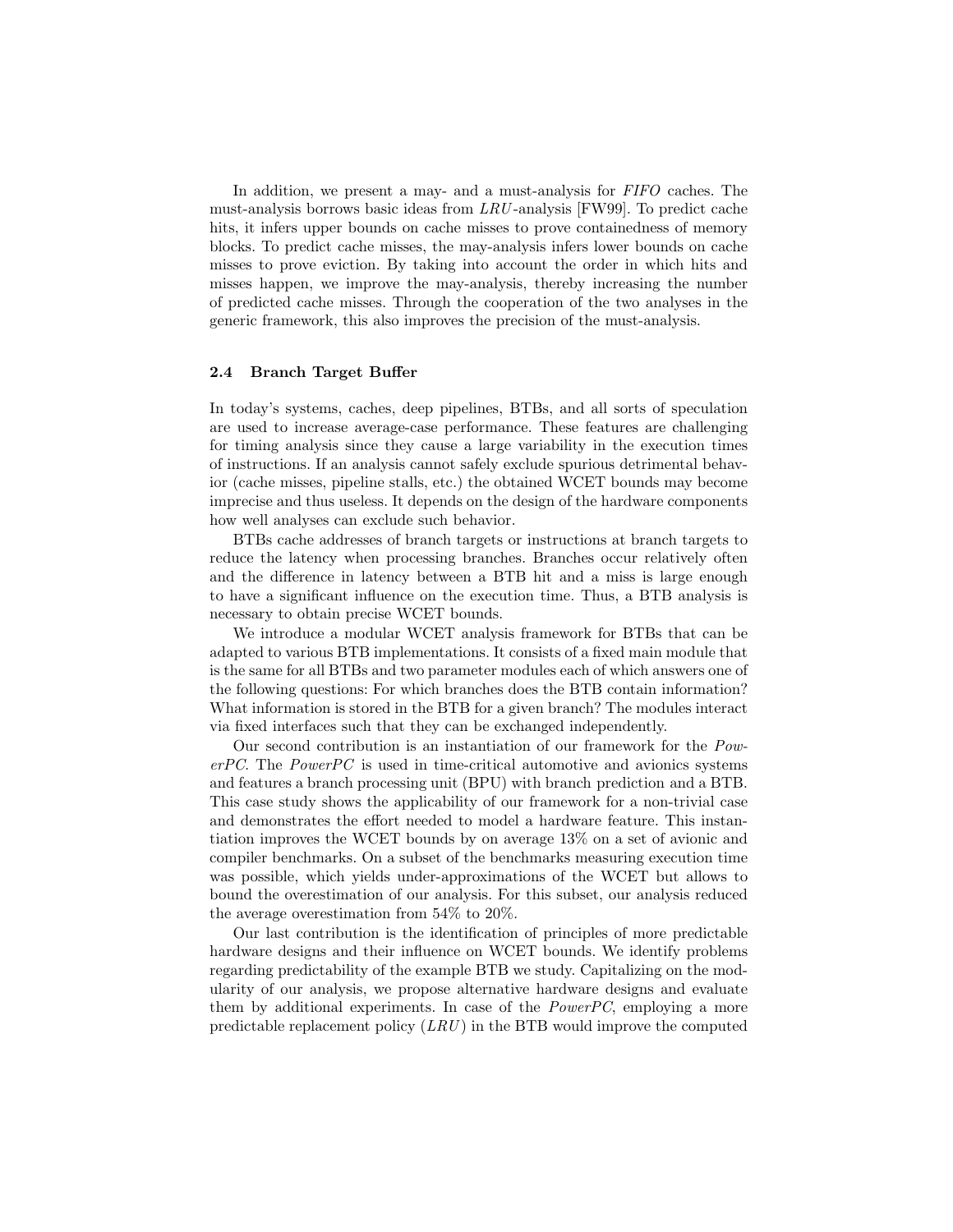WCET bounds by 2.9% and reduce analysis time considerably. Minor modifications that increase uniformity by eliminating special cases would not only simplify analysis but also improve the WCET bounds obtained with our analysis by up to 20%. Finally, we generalize our findings and give advice to hardware designers.

#### 2.5 Heap-allocating Programs

Static worst-case execution time analyses rely on high cache predictability in order to achieve precise bounds on a program's execution time. Such analyses, however, fail to cope with programs using dynamic memory allocation. This is due to the unpredictability of the cache behavior introduced by the dynamic memory allocators.

We investigate two approaches to enable precise worst-case execution time analysis for programs that use dynamic memory allocation.

The first approach automatically transforms the dynamic memory allocation into a static allocation with comparable memory consumption [HR09]. Hence, we try to preserve the main advantage of dynamic memory allocation, namely the reduction of memory consumption achieved by reusing deallocated memory blocks for subsequent allocation requests. However, ending up with a static allocation schemes allows for using existing techniques for WCET analyses.

The second approach replaces the unpredictable dynamic memory allocator by a predictable dynamic allocation [HRW08].

Both approaches rely on precise information about the dynamically allocated heap objects and data structures arising during program executions. Obtaining this information requires an adapted shape analysis together with appropriate abstraction techniques.

#### 2.6 BDDs to improve the Pipeline Analysis

Static timing analysis only becomes computationally feasible in practice by using abstraction, which is applied to both the modeling of processor and program behavior. However, abstraction loses information which leads to uncertainty, e.g. it may not be possible to statically determine the exact address of a memory access. Furthermore, program inputs are not precisely known in advance. At the level of the hardware model, this lack of information is accounted for by non-deterministic choices. To be safe, the analysis has to exhaustively explore all possibilities. This can lead to state explosion making an explicit enumeration of states infeasible due to memory and computation time constraints.

We address the state explosion problem in static WCET analysis by storing and manipulating hardware states in a more efficient data structure based on Ordered Binary Decision Diagrams (BDDs). Our work is inspired by BDD-based symbolic model checking. Symbolic model checking has been successfully applied to components of processors. Its success sparked a general interest in BDDs and other symbolic representations. Today, BDDs are also used extensively to analyze software, e.g. in software model checking and points-to analysis.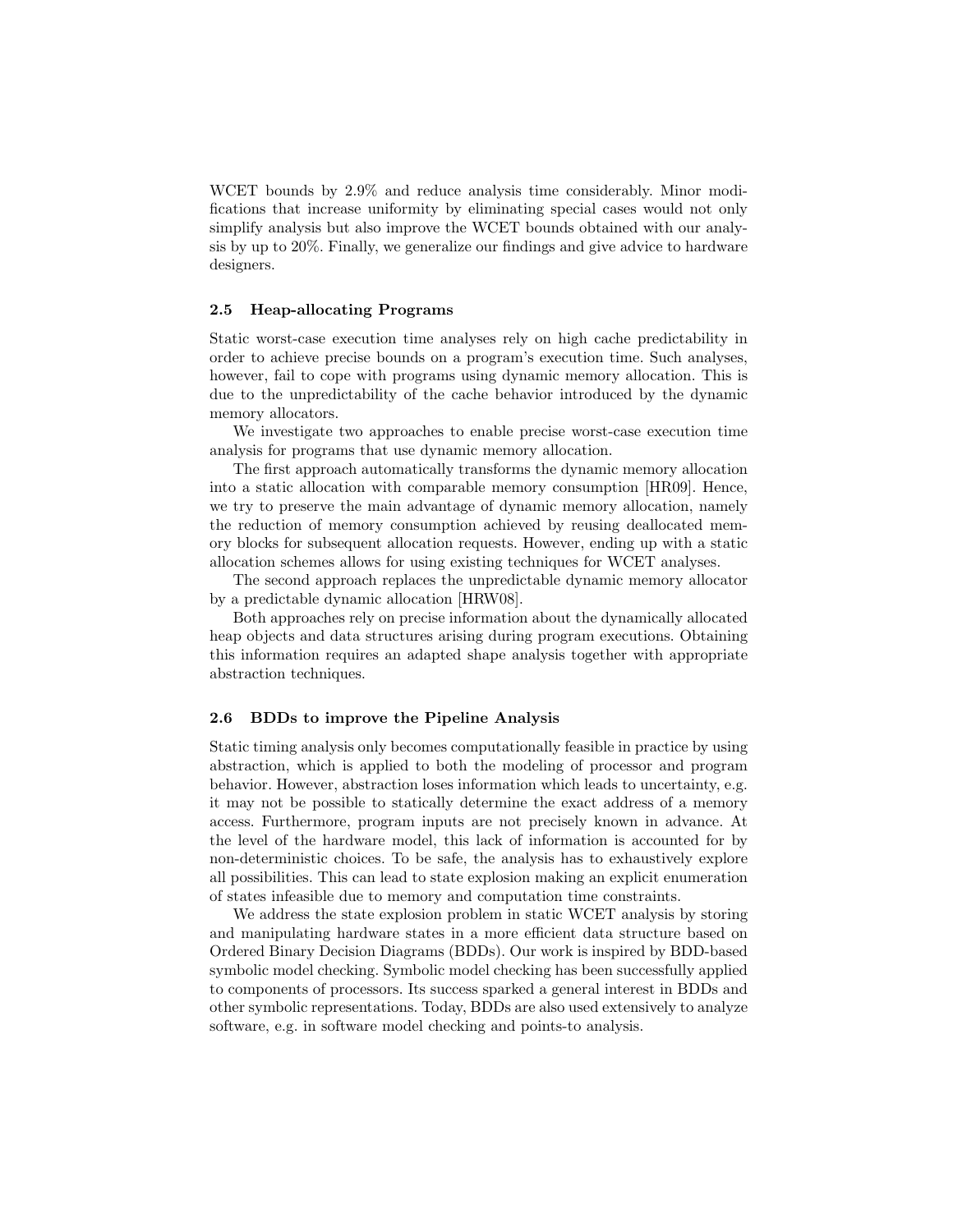We enhance the existing framework for static WCET analysis with a symbolic representation of abstract pipeline models, and assess its effectiveness on a set of industrial benchmarks. We have developed a prototype implementation which is integrated into the commercial WCET analysis tool ait. In our prototype implementation, we employ the model of a real-life processor, the Infineon TriCore. The model was developed and tested within aiT. This enables a meaningful performance comparison between the two implementations, which produce the same analysis results.

To arrive at an efficient symbolic analysis that scales to industrial-size programs, we have not only incorporated well-known optimizations from symbolic model checking but also novel domain-specific optimizations that leverage properties of the processor and the program.

#### 2.7 Context Switch Costs

In preemptive real-time systems, scheduling analyses are based on the worstcase response time of tasks. This response time includes upper bounds on the execution time and context switch costs. In case of preemption, cache memories may suffer interferences between memory accesses of the preempted and of the preempting task. These interferences lead to some additional reloads that are referred to as cache-related preemption delay (CRPD). This CRPD constitutes a large part of the context switch costs.

Upper bounds on the CRPD are usually computed using the concept of useful cache blocks (UCB). These are memory blocks that may be in cache before a program point and may be reused after it. When a preemption occurs at that point the number of additional cache-misses is bounded by the number of useful cache blocks. We tighten the CRPD bound by using a modified notion of UCB: Only cache blocks that are definitely cached are considered useful by our approach [AB09].

# References

- [AB09] Sebastian Altmeyer and Claire Burguière. A new notion of useful cache block to improve the bounds of cache-related preemption delay. In Proceedings of the 21st Euromicro Conference on Real-Time Systems (ECRTS '09), pages 109–118. IEEE Computer Society, July 2009.
- [Alt96] P. Altenbernd. Timing Analysis, Scheduling, and Allocation of Periodic Hard Real-Time Tasks. PhD thesis, Universität Paderborn, 1996.
- [CC77] Patrick Cousot and Radhia Cousot. Abstract Interpretation: A Unified Lattice Model for Static Analysis of Programs by Construction or Approximation of Fixpoints. pages 238–252, Los Angeles, California, 1977.
- [EG97] Andreas Ermedahl and Jan Gustafsson. Deriving annotations for tight calculation of execution time. In Euro-Par, pages 1298–1307, 1997.
- [Eng02] Jakob Engblom. Processor Pipelines and Static Worst-Case Execution Time Analysis. PhD thesis, Dept. of Information Technology, Uppsala University, 2002.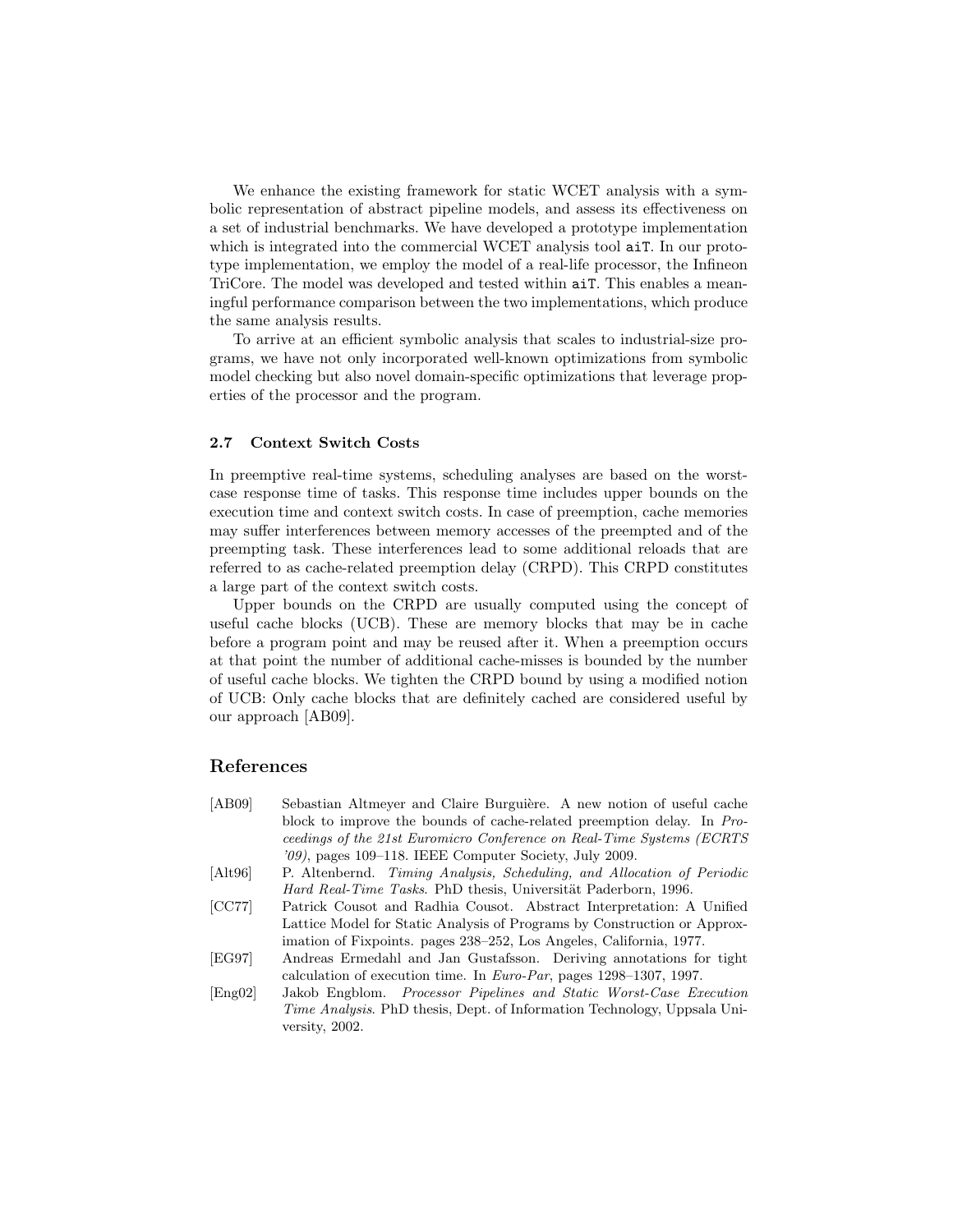- [Erm03] Andreas Ermedahl. A Modular Tool Architecture for Worst-Case Execution Time Analysis. PhD thesis, Uppsala University, 2003.
- [FHL<sup>+</sup>01] C. Ferdinand, R. Heckmann, M. Langenbach, F. Martin, M. Schmidt, H. Theiling, S. Thesing, and R. Wilhelm. Reliable and precise WCET determination for a real-life processor. In  $EMSOFT$ , volume 2211 of  $LNCS$ , pages 469 – 485, 2001.
- [FW99] Christian Ferdinand and Reinhard Wilhelm. Efficient and precise cache behavior prediction for real-time systems. Real-Time Systems, 17(2-3):131– 181, 1999.
- [GRG09] Daniel Grund, Jan Reineke, and Gernot Gebhard. Branch target buffers: WCET analysis and timing predictability. In 15th International Conference on Embedded and Real-Time Computing Systems and Applications, RTCSA 2009, August 2009.
- [HLTW03] Reinhold Heckmann, Marc Langenbach, Stephan Thesing, and Reinhard Wilhelm. The influence of processor architecture an the design and the results of WCET tools. IEEE Proceedings on Real-Time Systems, 91(7):1038– 1054, 2003.
- [HR09] Jörg Herter and Jan Reineke. Making dynamic memory allocation static to support WCET analyses. In Proceedings of 9th International Workshop on Worst-Case Execution Time (WCET) Analysis, June 2009.
- [HRW08] Jörg Herter, Jan Reineke, and Reinhard Wilhelm. CAMA: Cache-Aware Memory Allocation for WCET Analysis. In Marco Caccamo, editor, Proceedings Work-In-Progress Session of the 20th Euromicro Conference on Real-Time Systems, pages 24–27, July 2008.
- [HSR<sup>+</sup>00] C. Healy, M. Sjodin, V. Rustagi, D. Whalley, and R. van Engelen. Supporting timing analysis by automatic bounding of loop iterations. The Journal of Real-Time Systems, pages 121–148, May 2000.
- [HWH95] Christopher A. Healy, David B. Whalley, and Marion G. Harmon. Integrating the Timing Analysis of Pipelining and Instruction Caching. pages 288–297, December 1995.
- [LM95] Yau-Tsun Steven Li and Sharad Malik. Performance analysis of embedded software using implicit path enumeration. In Proceedings of the 32nd ACM/IEEE Design Automation Conference, pages 456–461, June 1995.
- [Rei08] Jan Reineke. Caches in WCET Analysis. PhD thesis, Universität des Saarlandes, Saarbrücken, November 2008.
- [RGBW07] Jan Reineke, Daniel Grund, Christoph Berg, and Reinhard Wilhelm. Timing predictability of cache replacement policies. Real-Time Systems, 37(2):99–122, 2007.
- [RSW02] T. Reps, M. Sagiv, and R. Wilhelm. Shape analysis and applications. In Y N Srikant and Priti Shankar, editors, The Compiler Design Handbook: Optimizations and Machine Code Generation, pages 175 – 217. CRC Press, 2002.
- [SM07a] Ingmar Stein and Florian Martin. Analysis of path exclusion at the machine code level. In WCET, 2007.
- [SM07b] Ingmar Stein and Florian Martin. Analysis of path exclusion at the machine code level. In Proceedings of the 7th International Workshop on Worst-Case Execution-Time Analysis, July 2007.
- [SS07] Rathijit Sen and Y. N. Srikant. Executable analysis using abstract interpretation with circular linear progressions. In MEMOCODE, pages 39–48, 2007.